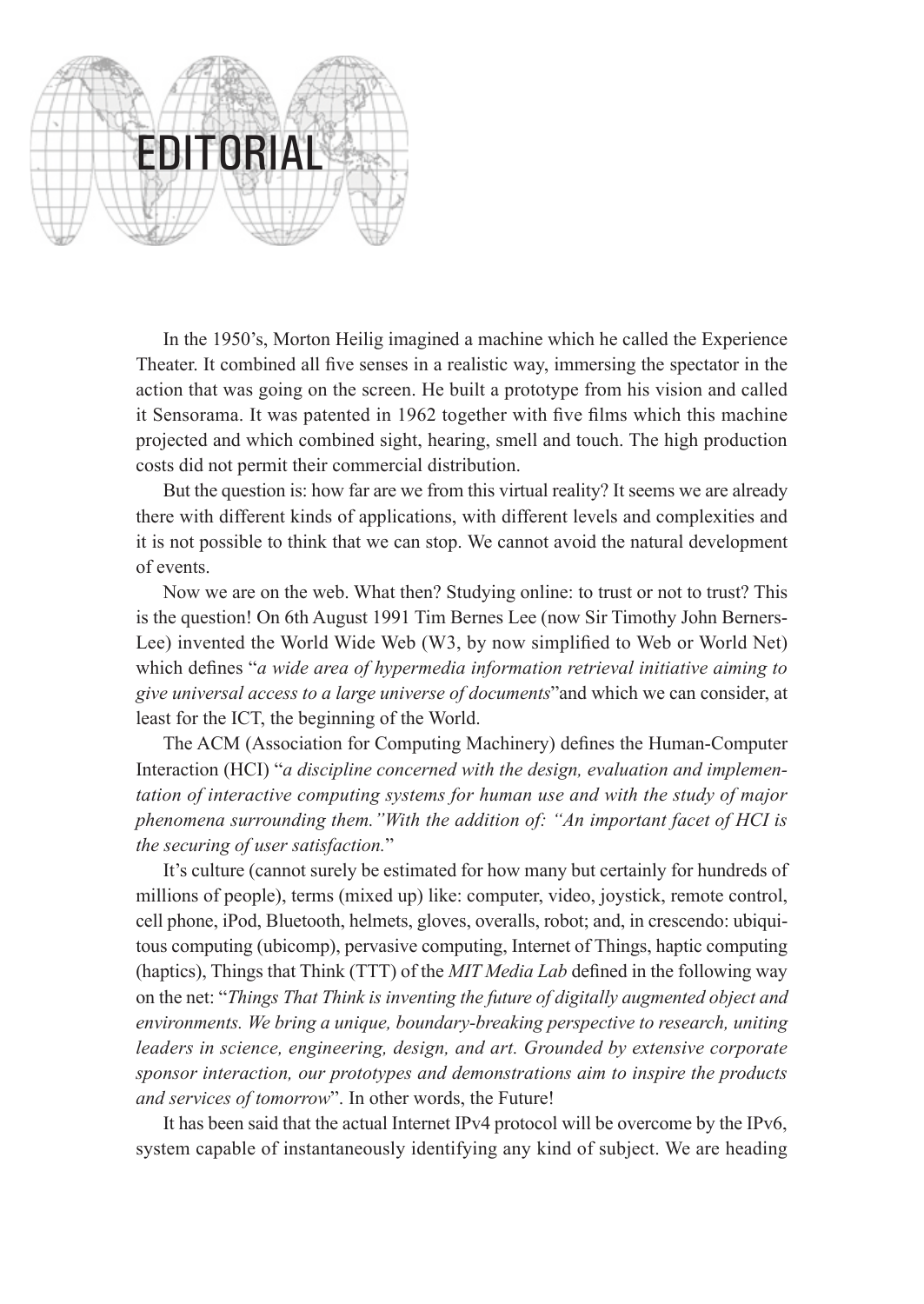towards the Internet of Things, which is already active with Semantic Web and will be more and more a matter of studies.

These past considerations make me remember a poem of Metastasio: "*Wherever the look I turn around great God I see you, in Your works I admire you, I recognize you in me. The earth, the sea, the sky talk about Your Power, You are present in everything but more then other in me*"1 .

Are there enough elements for an accusation of sacrilege or blasphemy if we tried to put the Web in the place of God? But the temptation is strong and for some it's even natural to do so!

The e-learning experts claim that the didactic material should be built ad hoc to guarantee the four principal characteristics of the on-line formation: modularity, interactivity, exhaustively, interoperability. Material made of modules, called Learning Object (LO), short to better personalize timing and approach modality of the contents, the user must interact with the didactic material which should answer the motivational needs of the man-machine interaction, each module aims to a formation goal and leads the user to the completion of such goal, didactic material to be distributed on any technological platform and guarantee the traceability of the formation action. For this purpose some standards were singled out and implemented to guarantee the communication between the different systems and make so that a module, conceived on one platform could be integrated into another one. Widespread standards are SCORM (Sharable Courseware Objects Reference Mode), ARIADNE (Alliance of Remote Instructional Authoring and Distribution Network for Europe), PROMETEUS (PROmoting Multimedia access to Education and Training in EUropean Society).

In this context, the Markup Languages play an interesting role "*born to signal through appropriate instructions, the logical characteristics of a document and of its parts: for example, the title function played by a particular portion of the text. The instructions of a markup language are interpreted by the browser, which decides*  how to visualize the relative information<sup>2</sup><sup>2</sup>. These consent a better atomization of the contents and a more efficient exportability on the many supports, PDAs included. The most known are: HTML (HyperText Markup Language), XML (Extensible Markup Language) and others.

The American magazine of Economy and Finance "*Forbes*" in 2008 named Mark Elliot Zuckerberg "*the youngest millionaire of the world*". Mark Zuckerberg (born in 1984) is the founder of Facebook, one of the most widespread social networks of our Planet, and is defined as "*a social platform that permits you to connect yourself with your friends and with whoever works, studies and lives close to you*". But Giulia Pulcina says in the article Facebook: "THE" social network "*...Facebook securely* 

<sup>1</sup> English translation of the Metastasio poem: "Ovunque il guardo io giro immenso Dio ti vedo, nell'opre Tue ti ammiro, ti riconosco in me. La terra, il mare, il cielo parlan del Tuo Potere, Tu sei presente in tutto ma piu' lo sei in me"

<sup>2</sup> Definition by Gianluca Arcolini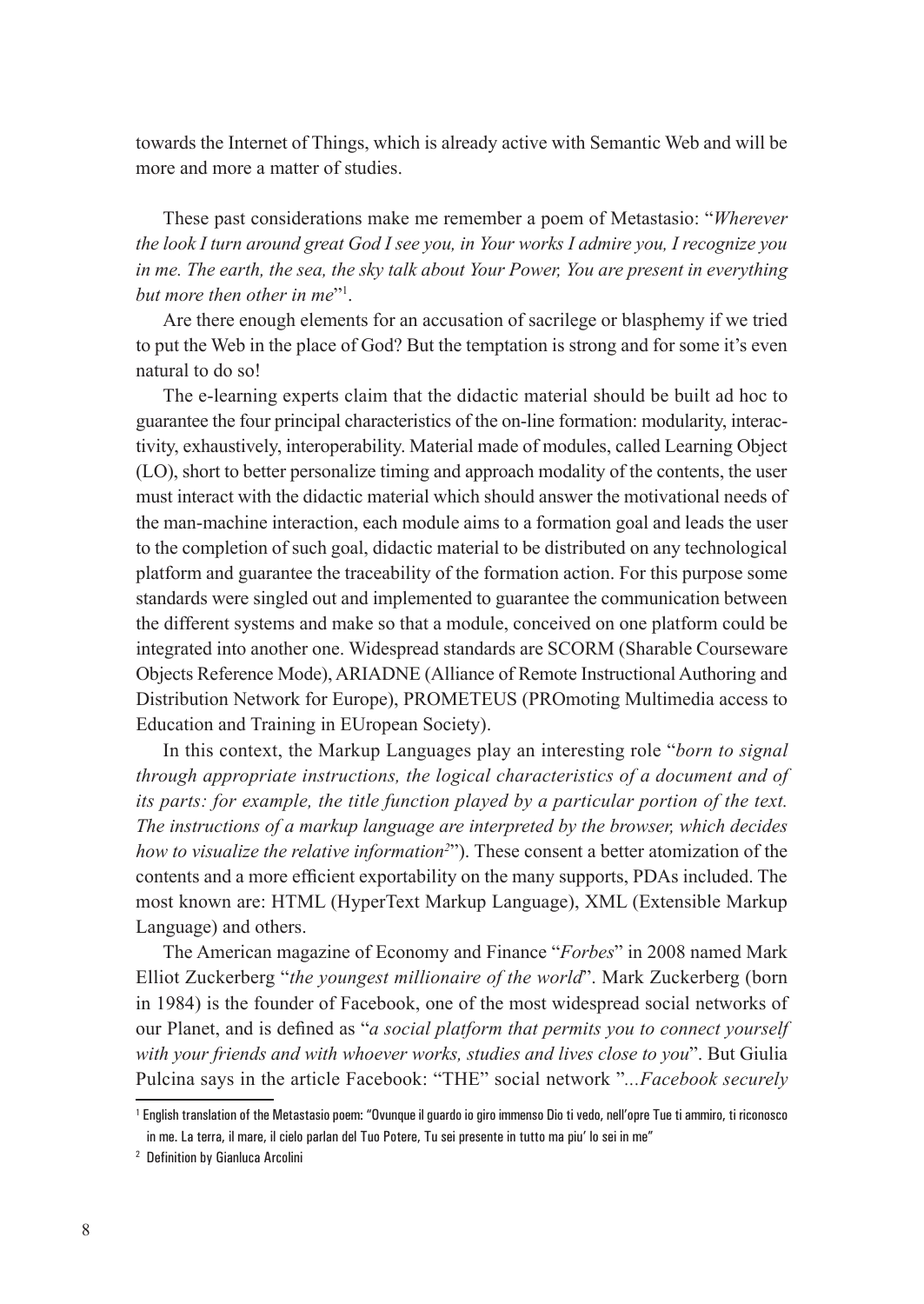*is a step forward in the sphere of means of communication...*" and after positive and negative considerations about the instrument, she affirms: "*My conclusion is that the social network is a very powerful instrument and as any weapon, one has to know how to use it with intelligence*".

Regarding Didactic Communication and more in general Educational, Formation and Instruction processes, the intelligent use of these processes must be considered because they aim to modifying the mind (pedagogical perfidy or violence?): that of the learner.

A specific characteristic of the Didactic Communication is the Interactivity, that is, the possibility of controlling and/or learning by doing. We can say that the Information and Communication Technology  $(TIC)^3$  are naturally putting the Learner in the position of *participant* and not of *spectator* of an *individualization* process tending to humanize the Instruction in opposition to the *traditional lessons* common to everybody.

It could be like *going back to the origins*, at the time when the Learner had its own pedagogue or preceptor or, modernly called, Tutor. Maybe but there are many characterizations that are yet to be found.

And here the e-Learning, considered the overcoming and the logical development of FAD (Distance Learning) has an important and fundamental role not only for the possibilities it already offers but above all for the research activities that are developing. These aim defining theoretical lines with rigorous borders to realize systems that overcome the aspects of "content distributor", permitting the users (Students, Learners, Teachers,...) to accomplish learning processes in (almost) complete autonomy. This is because, other then the already mentioned interactivity, e-learning adds to the Instruction process: dynamicity, that is, acquisition of new specific abilities and modularity, in other words, organization of the contents in function of the training goals and of the learning abilities of the User.

The attention moves onto: the net, to Internet, to the Web for the technological aspects and for its contents in "Subject" of the Didactic Communication, that is: there shape, there structure and general characteristics, including the cognitive, pedagogical and semantical aspects.

A long time has passed from when in the 1960's one started thinking of Informatics in Didactics and in Formation. But not only. The terminology used was of the kind "*Contribution of Informatics in the Learning Processes*" characterizing it with the properties of: *Method* (Systematicity, Analyses, Algorithmitization, Programming,) *Language* [Communication Man-Man, Man-Machine, Machine-Man, Machine-Machine (Representation)], *Instruments* [Elaboration (Process), Data Transformation in Information (Construction of Knowledge)]. Regarding the activities related to Informatics and Didactics, in the 1970's a Work Group coordinated by myself founded AICA (Italian Association for Informatics and Automatic Calculation); which in 2011 will complete

<sup>3</sup> Information and Communication Technologies (ICT)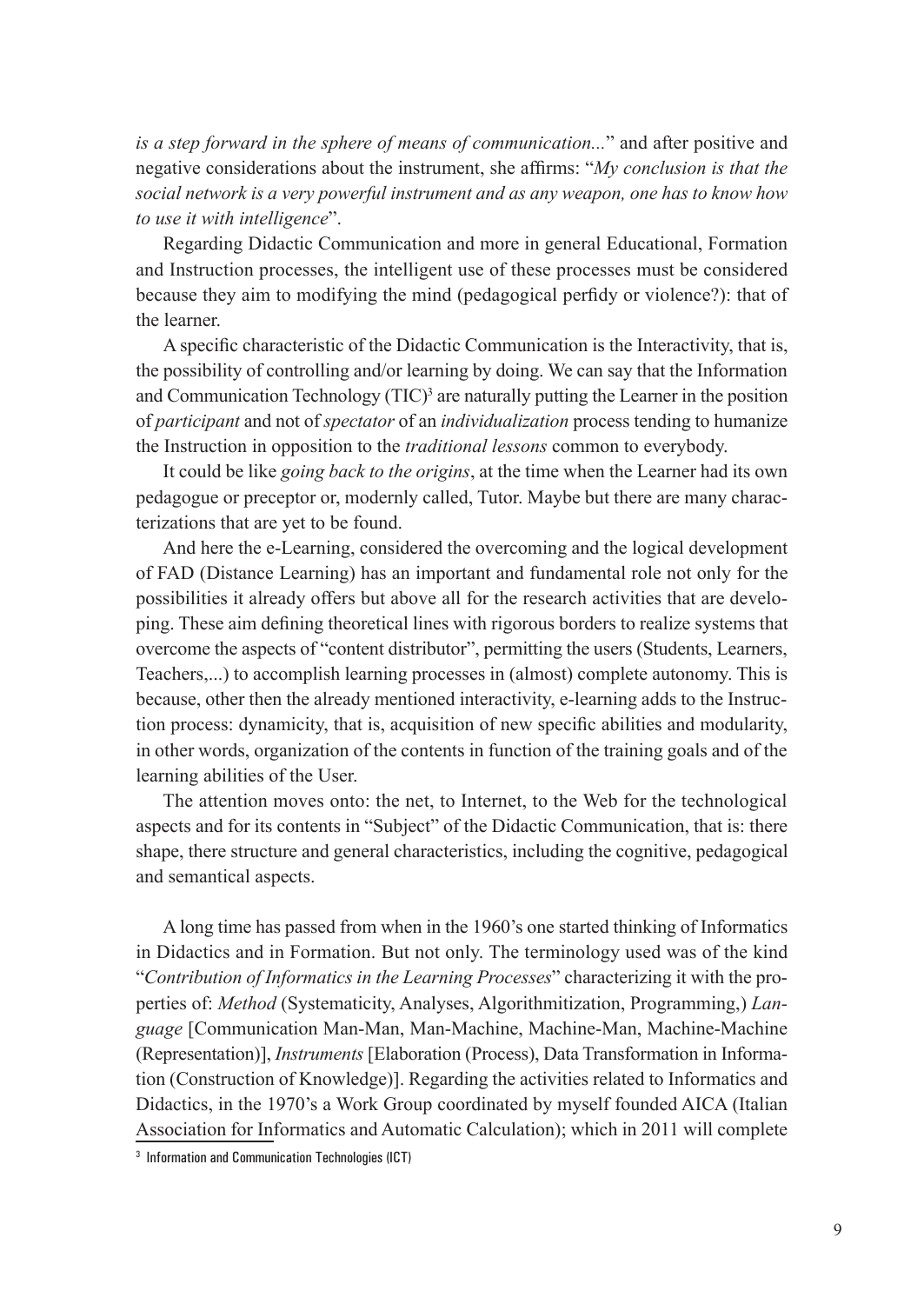50 years of foundation, AED - Applications of the Didactic Elaborators, which had a national committee as parent CCAED (Coordinating Committee for the Applications of Didactic Elaborators) operating at end of the 1970's, beginning of the 1980's. The CCAED in 1982 and in 1983 organized a Summer School at the University of Lecce on Didactics of Informatics (None of the Editors consulted accepted to publish the Acts!). Around a hundred Teachers of the Italian School and Didactic Researchers participated, including those of Didactic Discipline, some deserting and/or abandoning the updating course of the MPI (Ministry of Public Instruction) on the National Informatics Plan, known as PNI-1 (1982).

In1984, on suggestion of the President of AICA Giorgio Sacerdoti, and with the contribution of the AED Group, a census survey is activated inside AICA, on "*Didactic Software*" in use both in Schools and in Companies. The editorial activity, edited by Giuliana Brandazzi furnished printed volumes of the reasoned analysis of the returned questionnaires and the results were communicated in a workshop called DIDAMA-TICA: InforMATICA for the DIDActics, organized in Milan, integrated with specific conferences held by experts on themes regarding possibilities, experiences and prospectives of the use of Informatics in Didactics.

In the 1985 edition, some of the participants, especially Teachers, started complaining saying: "*Why do we have to come to Milan to hear about these subjects?*".

When writing the report of that edition, together with Sacerdoti, we decided to organize a Congress with a regular Call for papers and closely examine the Works that treated Experiences and Research activities with a regular review and make it an itinerant event provided that a University would organize it.

The University of Bari proposed itself and held the first edition. It was an unexpected success. The overcoming of the Census survey phase had started and even though it was of great value, it didn't have any indication on: *specific DIDACTIC SOFTWARE used in Courses and in Teaching; the added value to the training process; when and how Didactics had changed or was modified; what kind of experimentation had been done*.

Indications regarding the last points were asked for and this fact decreased drastically the answers to the questionnaires, or better, the number of returned questionnaires. However, the census survey continued until the edition of DIDAMATICA '92, held at Campobasso. DIDAMATICA editions were held at: Bari, Bologna - Headquarter of Cesena, Catania, Genoa, Siena, Naples (together with Galassia Gutemberg), Ferrara (inside EXPO-e-Learning), inside TED (Educational Technologies organized by MIUR in Genoa), Potenza, Udine, Cagliari, Taranto, Trento, Rome (in some headquarters more then one edition).

For many years DIDAMATICA was considered the main activity of the AED-Applications of Elaborators to Didactics Work Group which in the years changed name, undertaking Informatics and Didactics. The success of the event induced AICA at the end of the 1990's to consider it an activity of the Association in the same way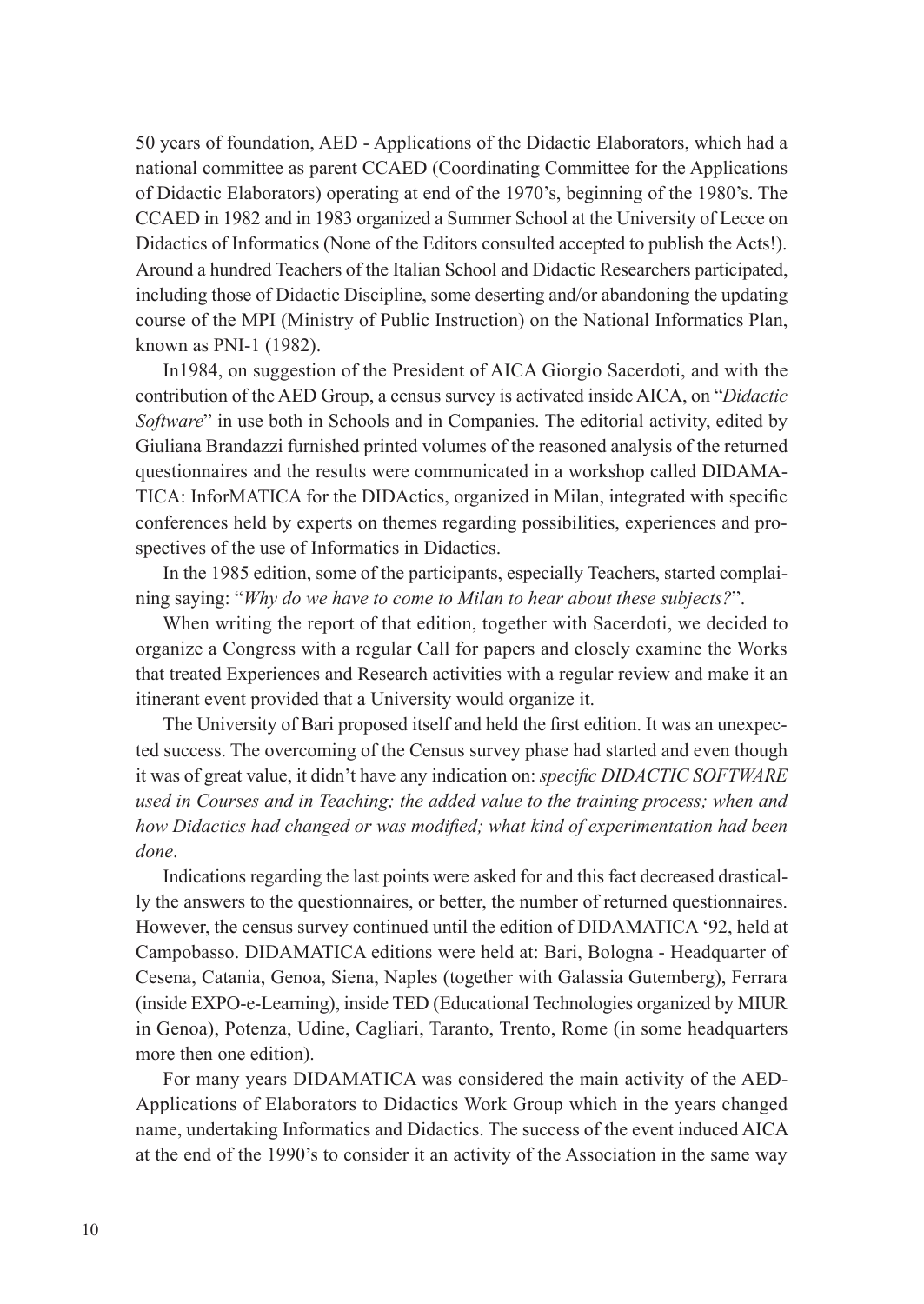as the National Convention, announcing it as: "*the Convention promoted annually by AICA which proposes to furnish a wide and delved frame of the research, of the new developments and of the ongoing experiences of Applied Informatics to Didactics in the different contests of learning*".

Considering the themes, the propositions and the results that emerged in the many editions, it can be said that DIDAMATICA provided and provides a complex and qualified frame of the research and ongoing experiences at national level and not only. What happens is that with the progress of the technologies and methodologies, necessities and expectations of the School world and in general from Formation changes. We ask ourselves what could be more adequate. Ideas take shape on instruments of practical, scientific and methodological kind that best answer to the requests of the users.

Keeping in mind these preoccupations, the editions in the last years, starting from DIDAMATICA 2002 in Naples, observed an increasing attention towards Distance Learning stressing on the processes and the products of e-Learning both as method and as instrument, enhancing the use of the computer network as an essential instrument for instruction.

 The next step, thus comprehends both platforms and self-learning systems maybe with an excessive emphasis on the latter.

The edition hosted inside TED surely signed an opening in this direction.

The e-Learning phenomenon, in spite of the vastness of techniques, methodologies, approach characteristics and aims, gave birth to new initiatives: SIe-L (Italian Society for E-Learning), SIREM (Italian Society of Research on Media Education), Work Group "Artificial Intelligence & E-Learning" of the AI\*IA (Italian Association for Artificial Intelligence), magazines and meetings dedicated to the use of the computer network as an instrument of innovation and communication as well as a commonplace of management of training processes.

In fact, the edition held in Ferrara was conceived as propaedeutics to the EXPO e-Learning fair 2004, the first totally dedicated to the universe of net formation, with particular attention to the sectors of school, university and permanent formation.

The excessive interest towards innovation as well as the increasing diffusion of modern technologies, applied to the formation world brings within itself the risk of privileging and emphasizing the technological aspects in place of the methodological, pedagogical and didactical quality aspects.

For this reason, in DIDAMATICA, the attention has always been focalized on the relationship between TIC (Information and Communication Technologies) and TD (Didactic Technology) emphasizing the centrality of the educational and formation processes in relation to the innovative instruments used to facilitate the access and to improve the efficiency and effectiveness.

This because DIDAMATICA has always had a pivotal role in the diffusion of the informatics culture in the school world, frequently anticipating ongoing actions of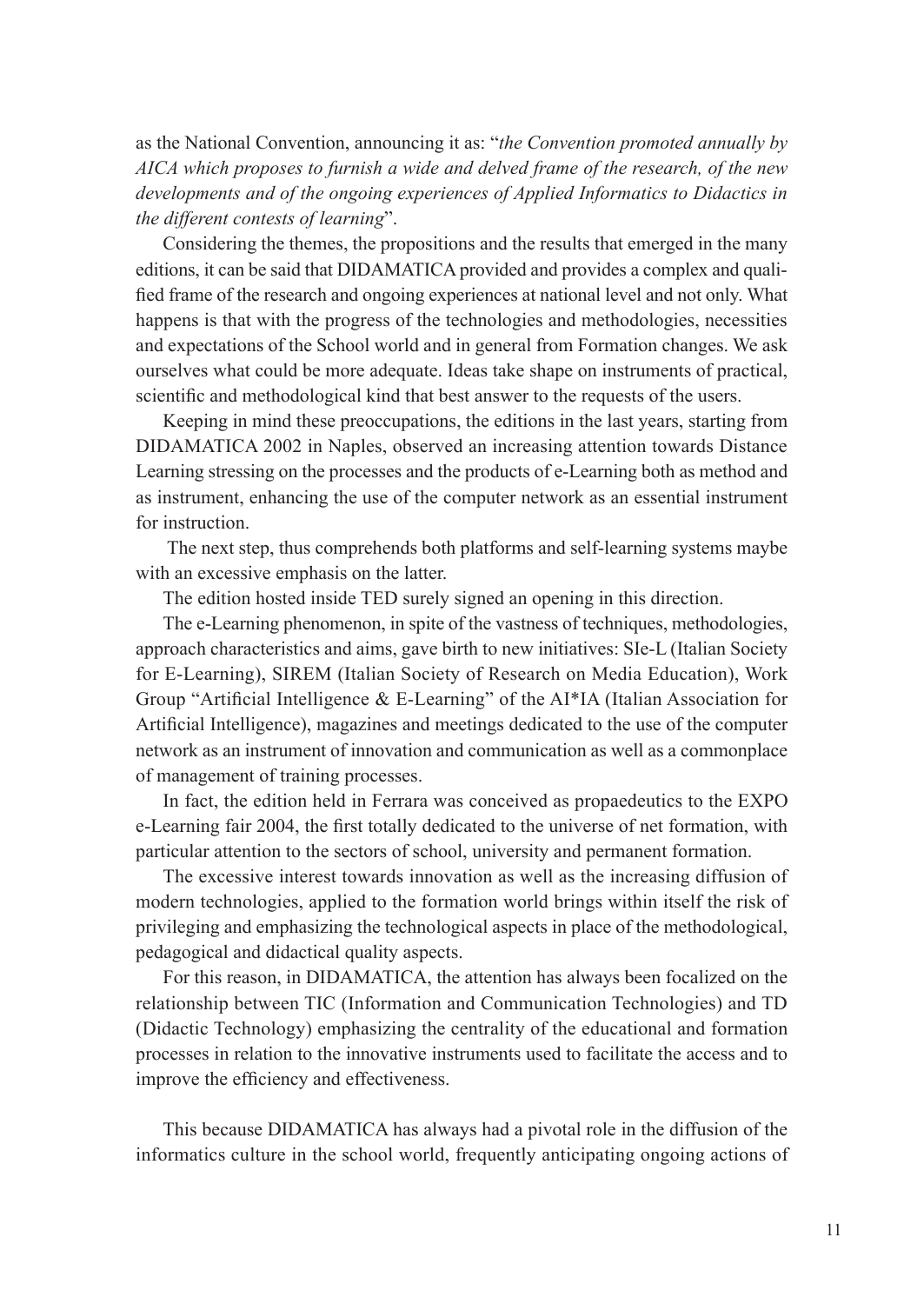MIUR from *PNI (National Informatics Plan) which revealed itself almost a failure and maybe a marketing operation; for PSTD (Developing Program of Didactis Technologies) to elevate the quality of the "formation processes through the use of multimedia techniques and technologies and diffusion of the TIC"; for the FORTIC (National Plan of FORmation of Teachers on the Information and Communication Technologies), …*  permitting the Teachers to assume an exploring and constructive attitude in relation to Technology applied to Didactics.

From the Taranto edition (2008) on, there has been a direct involvement of MIUR (Ministry of Instruction of the University and Research), of interested Ministries and other Institutions like ISFOL (Istituto per lo Sviluppo della Formazione Professionale dei Lavoratori), Defense Staff , CNIPA (Centro Nazionale per Informatica nella Pubblica Amministrazione), CRUI (Conferenza dei Rettori delle Università Italiane) and CINI (Consorzio Interuniversitario Nazionale per l'Informatica) in DIDAMATICA.

The works reported in this number of Je-LKS regard e-Learning and in most part of the cases are of re-elaborated propositions of works accepted at DIDAMATICA 2010. Following, synthesis and motivations are given in the many works that the Authors have considered in relation to the use of e-learning instruments and of fundamental themes to the applications of the learning processes with technological methods and instruments.

 In the work "*A recommendation method for e-learning environments: the rulebased technique*" by Pieropaolo Di Bitonto, Maria Laterza, Teresa Roselli and Veronica Rossano of the Research Group of the Department of Informatics of the University "Aldo Moro" of Bari considering that the e-learning development brought an explosion of learning resources available on the net that can favor a critical spirit in the student but can also confuse the student in the search for an adequate resource for his own needs and own style of learning, they have activated a research (partially financed with funds from Ateneo ex 60%) on recommendation systems, known in other contests, applied to e-learning environments. Innovative strategy that elaborates suggestions, combining the information on the domain and the cognitive characteristics of the student.

In the work "*The ontological identity of learning objects: an analysis proposal*" by the research group Alessandro Gattino, Gianni Vercelli and Giuliano Vivanet of the I.T.S. Gastaldi-Abba of Genoa and of DIST – Department of Systematic Informatics and Telematics of the University of Genoa a preliminary study on the ontological identity of the LO is proposed with the purpose of formulating a well founded definition for object of learning. This having noticed that in the projects developed with semantical technologies applied to educational contexts, the ontologies of the LO are projected based on the pragmatic convenience of the applicative contexts and of the intuition of the developers.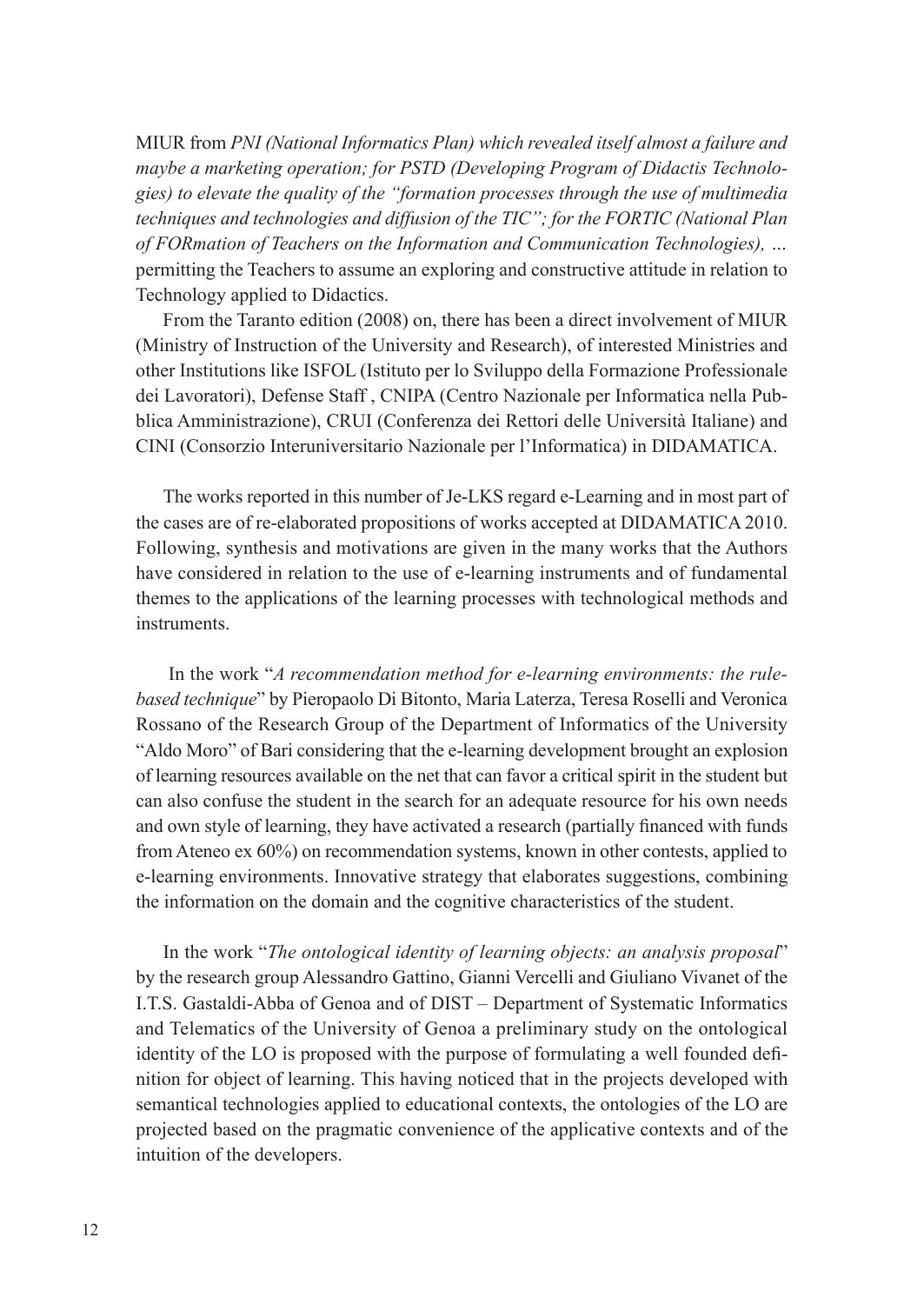In the work "*Competency frameworks for the use of ICT at School: from the ISO IEC 19796-1 Standard to the Unesco ICT-CST Italian localization*" Serena Battigelli, Lisa Marmorato, Ilaria Messina and Angela Maria Sugliano of DIST – Department of Informatics, Systematics and Telematics of the University of Genoa put themselves the question: Which concrete skills should the teacher employ in the third millennium to realize a didactics aimed to forming citizens of the 21st century? In the contribution are illustrated the principal repertories of skills (EIfEL, EUCIP, IITT) developed by the international organisms to describe the abilities in terms of use of technology which the teachers of today and tomorrow should have. Practically, the work proposes a first research result that evidenced the elements of the repertories considered, coherent with the different processes of the analyzed standards and "usable" in every culture, being centered on a behavioral pedagogical approach and on a constructive type. The authors conclude with a point of view of the European Pedagogical License on the TIC (EPICT) of the teacher of the third millennium.

In the work "*Semantic Management Systems for the Material Support of E-learning Platforms*" from group Vincenzo Di Lecce, Marco Calabrese, Domenico Soldo e Antonella Giove from DIASS – Polytechnic of Bari, myHermes s.r.l., II Faculty of Engineering – Polytechnic of Bari, they describe a system for the automatic structuring and the assisted fruition of the supporting material of the learning modules in the e-learning platforms with semantical-lexical structure that indexes the linguistic contents to the different levels (for example book, chapter, paragraph, indentation, sentence), using the semantical-lexical Dictionary WordNet, a prototype which is in testing phase at the Laboratory AeFLab of the Polytechnic of Bari. The system consists of two distinct processes that share the same base knowledge: semantical indexing of the knowledge for the acquisition of the digital document indicated by the teacher and a guided exploring process that permits the learner to question the knowledge base.

In the work "*Collaborative Learning Strategies in a Blended International Context*" Giovanni Torrisi and Yuri Kazepov of the Institute of Sociology of the University of Urbino, presented the experience of blended learning realized at the European Master in Compared Urban Studies E-Urbs, of 60 ECTS, financed by the European funds "Virtual Campus". The authors tackled the universal problem of the construction of the Society of Knowledge. The social-political references for this are: the resolution of the European Council of Lisbon 2000 and the objectives of the process of Bologna on the Europeanization of the secondary education systems (The process of Bologna falls in the objectives of Instructions and Formation 2020 and Europe 2020).

E-Urbs, organized by nine universities of 8 European countries, headed by the University of Urbino, is seen as a laboratory where the difficulties that the on-line course experiment were treated: a decrease in motivation and attention, problems in the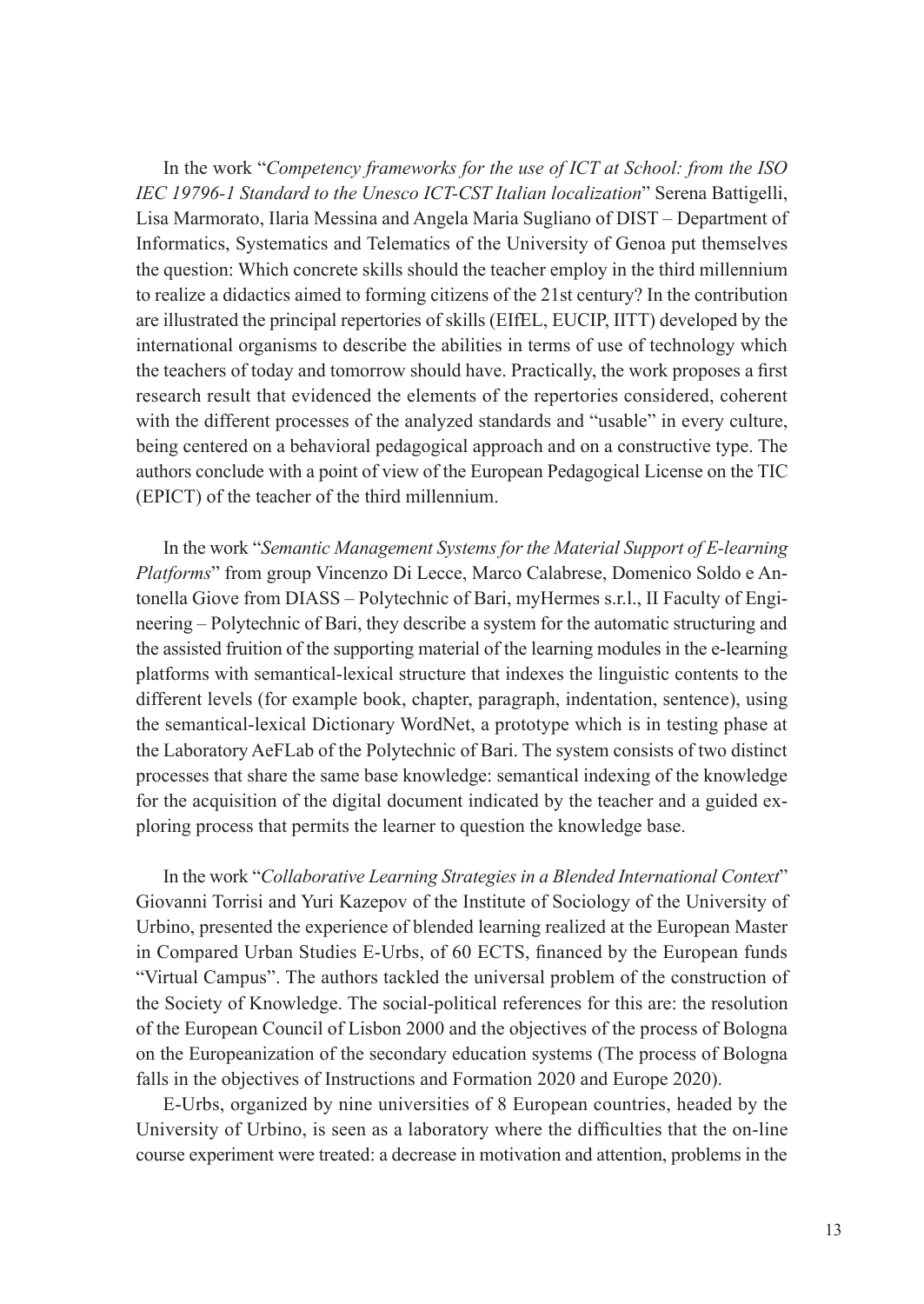constitution of a multicultural society (24 students of 14 countries and 5 continents), falling out, exasperating communicative friction, etc., and in E-Urbs, depending on: cultural differences; language and age differences; contemporary presence of different institutes of transnational level; different disciplinary traditions; physical and virtual distance; communication technologies. The results are considered by the Authors gratifying and coherent with the initial hypothesis. The students really appreciated "*The possibility to be part of a "classroom", the solidarity and the support that inevitably takes place thanks to the different cultures and original preparation, the driving force that helps significantly in the preparation and approach to the exams, and experience and friendship that will last a lifetime*".

In the work "*To an integrated didactic model*" Marcello Balzani, Carlo Bughi, Giuseppe Dosi and Gabrielle Tonelli of the Department of Architecture of the University of Ferrara face the problem of innovation in Didactics, referring to concepts and considerations made by Pavel Boytchev on the use of technology in the learning processes "*not to be considered definite and in no way an alibi for teachers to disengage from their role*" but to consider it a great opportunity that needs constant attention to the goal of effectiveness in didactics; an experience of integrated Didactics conducted by the Faculty of Architecture of Ferrara is described. The work is centered on the integration experimentation between e-learning and traditional didactics to realize a gradual innovation, explicated by due experiments described as: innovating in evaluation and innovating in formation which were inserted in two specific teaching classes: Mapping 2 and Representation Techniques "that aim at the "conceptualization of the tridimensional space" in the formation of an Architect.

In the work "*Teaching literature in the blended form. The student's profile*" Elvira del Vecchio of the University "G. D'Annunzio" of Chieti-Pescara and the Telematic University "L. da Vinci" of Torrevecchia Teatina-Chieti present a blended e-learning experience conducted at the Faculty of Language and Foreign Literature of the University of Pescara with the intent to innovate the didactics of literature, making it more "seminar": in this case a module of German Literature of only 3 University Formation Credits (CFU) was described. The strong point of the whole formula in the Author's opinion : the training of writing for a systematic rethinking of the contents presented in class; the asynchronicity of such regular exercise that forces to concentrate on the contribution of the other equals and not on the issuer and guarantees everybody (even to the most introversive) moments of reflection and confrontation. The results obtained indicate a practical path with the possibility of requalifying the university teaching of literature and of human science educating, in general, to the habit of writing and to guided reflection.

Among the works the article "*An operational model for monitoring to guarantee quality and efficacy to e-learning training courses in the Public Administration – The*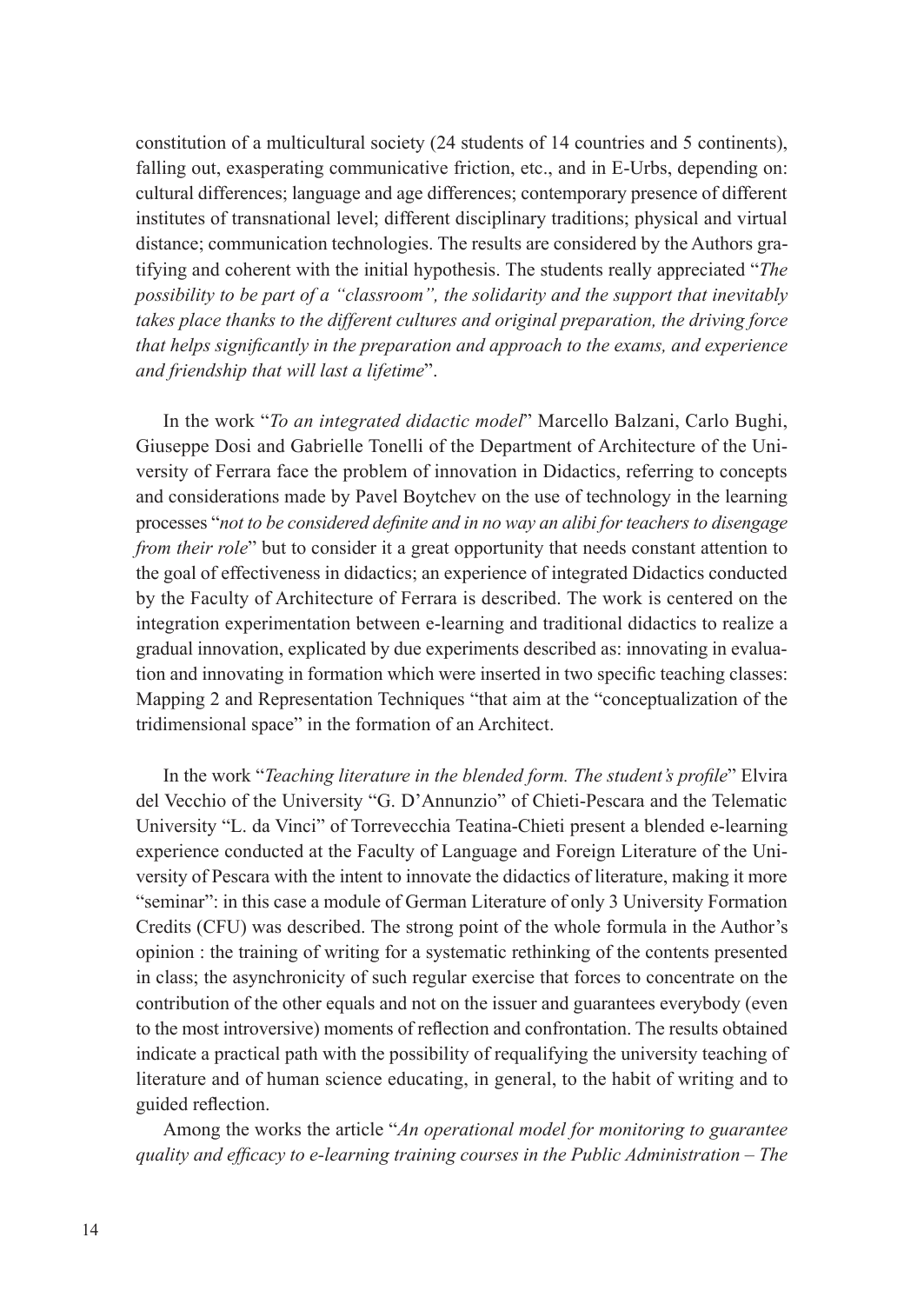*MarchE-Learning project experience*" by Tommaso Leo, Elizabeth Da Lio and Martina Pennacchietti of the Department of Informatics, Management and Automation Engineering of the Polytechnic University of Marche – Ancona is not one of those proposed by the magazine to the Authors among those presented at DIDAMATICA 2010. It is about a formation model in e-learning of the employees of the Local Public Authority and of an initiative of the Regional Formation School (SFR), promoter, and the universities of the Region and il Sole 24 Ore (financial newspaper), partners. The experience was realized with the classical criteria of the processes of Professional Formation with preliminary analyses, monitoring with analyses in progress, conclusion with follow up analyses and with relative feed-back necessary for work in progress adjustments of the quality control of the formation path.

For some time, I have been fond of and tormented by a "slogan" "*To inform is easy, to Educate is difficult*". I propose, repeat and comment it in all occasions. We give for granted that the meaning of Inform. Educate is tied to the vision that the Formation should be considered a constructive process of formal and mental structure for levels that we can call pro-logical and logical, in a sequential-recurrent modality in the construction of the new known (construction of the Knowledge): an achieved logical level is a pre-logical level for the construction of the next logic. Drawing for a child can be considered pre-logical to writing the signs of the alphabet (logic level) which becomes pre-logical to the constructions of syllables and words and so on till the so called permanent Formation or for the rest of one's Life. Not only. The Goal of Formation is to contrast the obsolescence of knowledge, maintain professionalism in time, create specific added value and construct new professional qualities. The Knowledge, which may assume different meanings according to the context, has direct and indirect connections (as written in Wikipedia) with the concepts of *meaning, information, instruction, communication, representation, learning and mental stimulus*". But in trying to give, let's say, not such a rough classification of Knowledge, three levels can be considered: *Cultural* Knowledge common to everyone, *Professional* Knowledge which is a prerogative of Crafts and of Specialists and the *Scientific* Knowledge which belongs to the research world. These three levels can be thought interconnected in the ordinated direction *Scientific, Professional, Cultural* meaning that a Knowledge is for everyone when it is passed *from the Scientific to the Professional to the Cultural* (the unbundling or theft of Knowledge). An Example can be made and considerations in merit: the Writing could not be *Cultural* Knowledge for some people today, as the use of the Telephone or of the Computer or not to mention Internet. This means that a skill or a behavior or an activity is cultural when its use doesn't create any problems. Do and know how to do!

But then I continue with the following consideration: The good teachers have always existed and will always be: they can't be substituted.

However, when they aren't present, they take with them Methodological and In-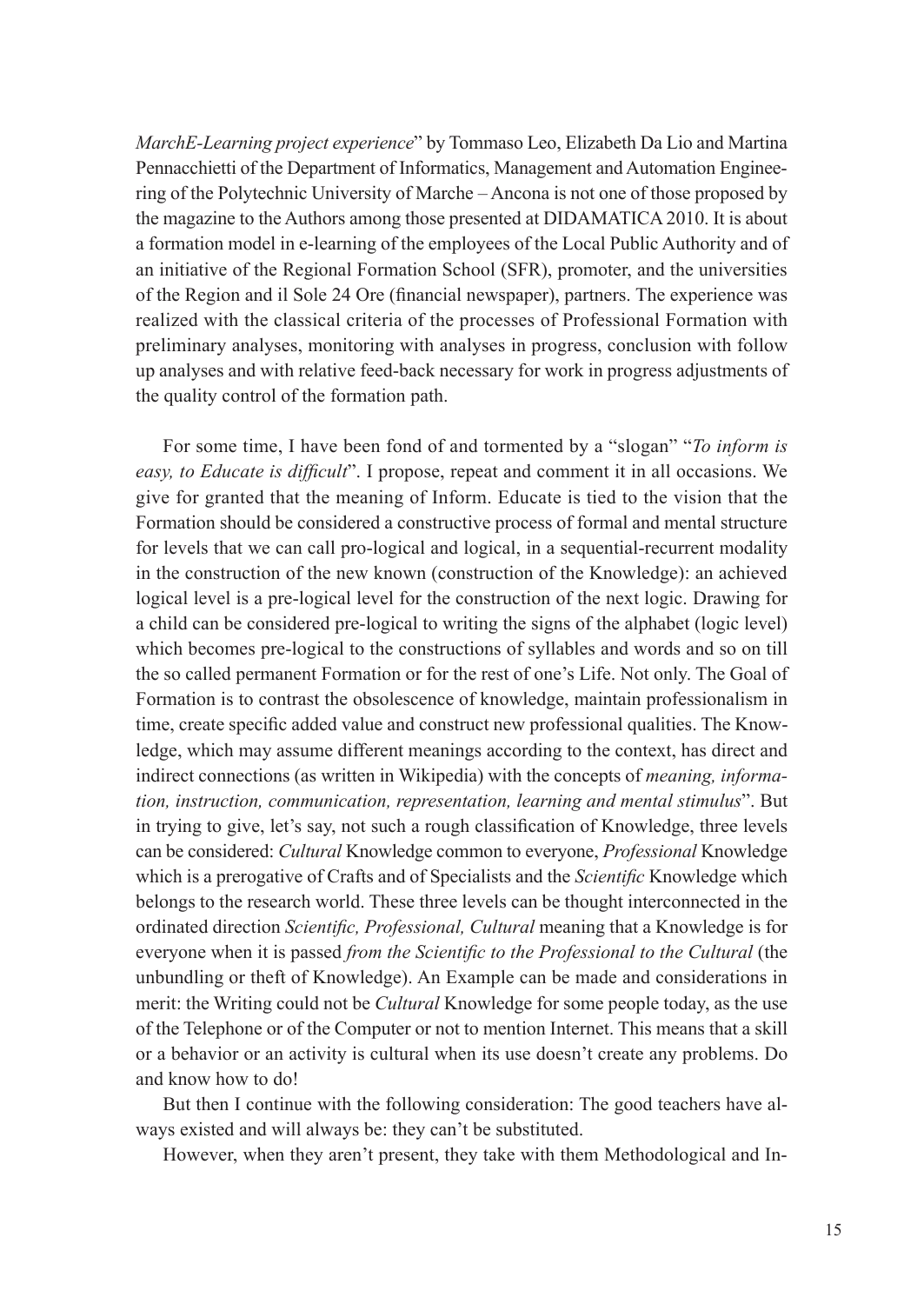strumental paradigms and years of Experience. These were: experts of one or more Subjects in their Formation and in the relative models of Didactic Communication. The activities of e-learning with all its components [Didactic Software (SD), WEB, Learning Object (LO), Internet, learning Community, …] aim at recuperating and enclosing the expertise to be used by others and become reference models and paradigms for standards where necessary, appropriate and convenient.

I would like to conclude with a historical cultural and almost philosophical *excursus* (Andronico *et al.*, 1988).

Didactics even though having *teaching* methods as a subject of studies has always been considered an art: the art of teaching to which is associated a distinct function of the *Teacher that transmits the Knowledge*. Question: *teaching is Technique, Science, Technology, Communication Processes* or what else? The answer that each one will give himself can take to a *dogmatic* or even *spontaneous* attitude, restrictive for the construction of Knowledge and negative for the *Learner* because it excludes the *personalization* of the teaching. Certainly the oldest teaching method was the oral one; better still, before the advent of Writing it was certainly the only integrated one if one thinks on the many types of miming and/or iconic language: the first Didactic Technology *naturally audiovisual and we would say today,* ICT *equivalent*. The ICT were composed of: voice, sound, mimes and figures, frequently on the sand with the disadvantage of the non *persistency* of the sign.

Today the concept that we have of ICT in Didactics is complex and articulated (starting with: voice chalk and blackboard, voice and overhead projector, films, slides television systems, computer, continuing in a disorderly way with: Internet, e-Learning, Web, Web 2.0, Learning Object, Base Knowledge, Repository of didactic materials, Ontologies, Semantic Web, Markup Language, digital Libraries, LIM, eBook, etc) with different connotations and functionality to the technologies in use and, natural integration of the technologies mentioned where the single component, each one independently, brings all those fundamental aspects contemporary to their use in a coherent way in the whole Didactic process. Besides no Didactic process can develop without integration of many components (technologies). The most basic example can be the one derived from the primitive and universal relation between "*langue*" and "*word*" (parole). "word" as derived from the learning process and so of the construction of the formal and "*langue*" as a mental process below the construction of new formal (de Saussure, 1916; Manca, 1974; Trisciuzzi, 1985).

The means of *communication* used in the Didactic process are the ones that permit to achieve coherently and correctly the goal of *teaching* which is that of constructing the *formal*.

Therefore, to the concept of *formal* can be added the concept of *Knowing* or of *Knowledge* which cannot be the result of a transmission process but rather of a process of *elaboration of data* and *information* that involves *methods, languages and instru-*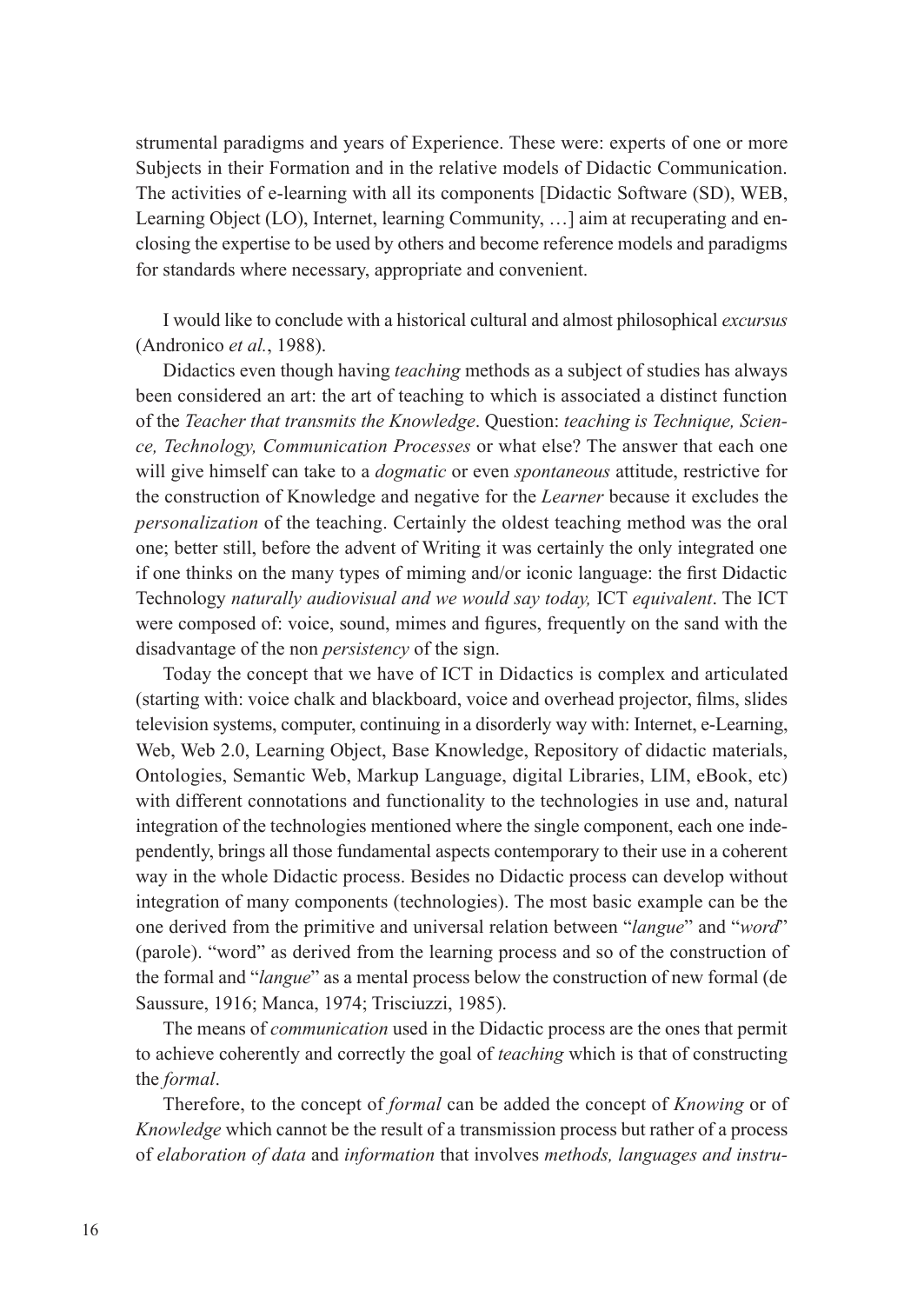*ments (Software and Hardware)* associating, to the latter, the s*ystematic construction of operative, didactical and pedagogical criterion* dependent and independent on the reference Domains of Knowledge.

A Didactic process results being an *equilibrated dose of methods, messages and means* that guarantee *sistematicity* in dealing with problems, maintaining the communication at such a representation level to consent, in the Domain in action, the use of messages in which the *semantic content* be correctly obtained by the transformations, on the messages themselves, done by the means in use.

The *Instructors* (Teachers) at the time of introduction of *Writing* considered it not adaptable to the individual necessities of the students and they even thought that *teaching* would be less stimulating and interesting and the effects of Writing *dehumanizing*. Besides this, the Educators at the time of the invention of the *Print* (about 20 centuries after) affirmed to have serious doubts on the Didactic value of such means, advising its suppression (remember the Edict of the University of Paris that prohibited its use) and advised against the adoption of printed material for didactic use. The benefits of the *Book* in the Educational System started to be seen in the 18th century. It entered School in an extensive way consenting, in the century after, to realize the School for all. Writing and Print, as revolutionary technologies and methodologies permitted therefore the base of School, consenting to define the known objective of: Reading, Writing and Making Believe, which from the 20th century will be combined as: Reading, Writing and Informatics, to become in the 21st century: Reading, Writing and ICT. Is it just a personal point of view? I'm sure that some readers will share this opinion!

The School for all replaces the individualized Instruction introducing the concept of Class, based on the principle that the Teacher addresses a *Group* (the Class or Listeners), hypothesized homogenous in relation to the beginning knowledge and to the capacity of learning.

The experience showed that often the subjects discussed and the didactic materials used in a *Class* are, for a part of it, of a level too low while for the rest of the Class turns out to be at the limit of their individual capacity or even unachievable. A finer taxonomy would lead to the division of the Class in more then three parts raising the doubt that the school systems have achieved their limit of formation capacity. The *Technological Revolution*, considered third by importance (after Writing and Print), can and must contribute to the effective improvement of the Formation System above all at the *Methodological* level. The ICT are at the center of this revolution and because their evolution don't give signs of stabilization, due to the fastness in change and innovation, it is impossible to preview how the Formation Systems, either scholastic or not, will be influenced.

The problem could be put this way: criticism can be put forward but one cannot think that the *didactic methodologies* will not be influenced, on the contrary, given the development of technologies, it will be necessary to explore more and more the possibilities to be able to make the most of the formation processes.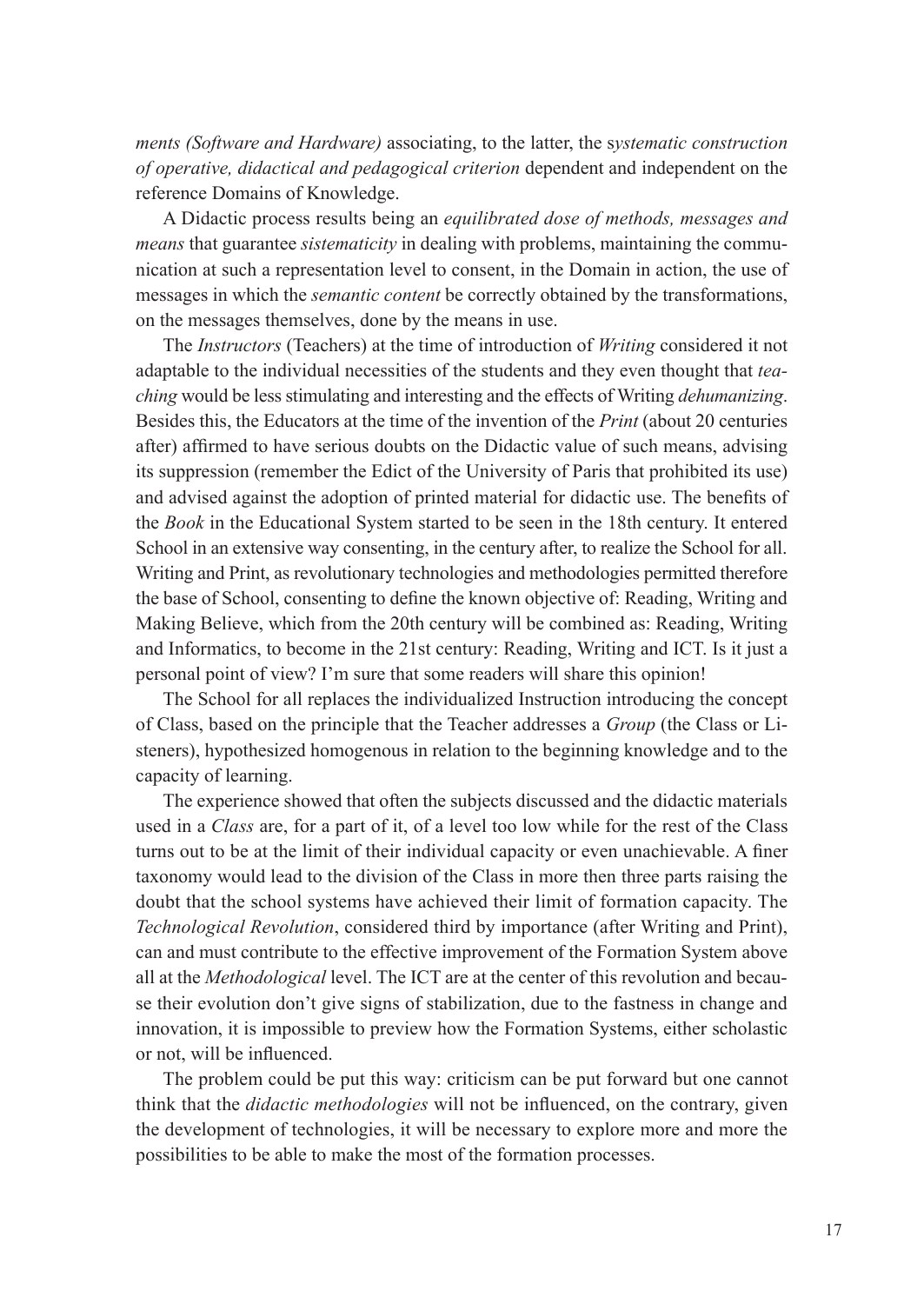But the FUTURE always comes from far away.

The first designer in history of Didactic Technologies can be considered the Missionary Monk Raimondo Lullo who projected and carried out a Table system to teach the Christian Religion to the Black Muslims with the purpose of converting them. One can read that his students burned him alive. Lullo's idea was based on the conviction of being able to build schemes to mechanize the logical reasoning: idea picked up by Leibniz almost four centuries after, even if not for didactic purposes in a very explicit way. The logical Leibnizian program in fact is based on some essential points:

The setting up of an alphabet of the human thoughts where the signs, elementary thoughts experiments, could be combined in a language of universal characteristics capable of expressing all the complex thoughts (*ars inveniendi*) or, as Leibniz said: "*as Ariadne's thread, that is, a concrete way, perceptible with the senses that serve as a guide to the mind, like the geometrical lines and the forms of the operations that are taught to the students in arithmetic*".

The construction of a *calculus ratiocinator* to reduce all the logical processes to mechanical manipulations of signs, giving an instrument for the *ars demostrandi* and for *ars iudicandi*, or rather the capacity of deducting logical truths and of evaluating the truth or falsity of a proposition.

This demonstrates the idea of using the same algorithmization for logic as for arithmetic calculus; better still, Leibniz tries many times to "arithmetize" reasoning (we recall the title of his work: *Modus examinandi consequentias per numeros*).

Skipping the whole story of the Learning Machine (Pressey, 1920), the many conceptions of Linear Programmed Instruction (Skinner), Branched Programmed Instruction (Crowder) it is with the concept of answer choice, on behalf of the Student that a combination of elements of different nature starts to take shape, often auto integrating and complementary (book, sound, pictures, speech, television, elaborator and more) introducing the possibility of control and of feedback.

The Electronic Elaborator as a system capable of combining signs, independently of their meaning, to obtain new signs experiments the representation of a new meaning, stimulates ideas of development of Programs (Software Systems) that aim Teaching: teaching becomes the basic problem.

The data that the Program can use and its symbolic representation which at priori doesn't permit the Machine to know what it means, are at the center of all attention.

These could be numbers, words, text in an opportune and definite language, the representation of speech between man and machine, the explanation of a concept as well as the definition of a fact or a group of facts and the relations between them on which the program becomes the element that dynamically constructs a new fact, as deduction, induction, inference or other from the Universe just described.

All of this is fascinating and Daniel Pham almost prophesized it in the book *Informatics in Teaching* (Armando Editore, Roma, 1972).

He wrote: "*To characterize the second half of the 20th century the future historians*